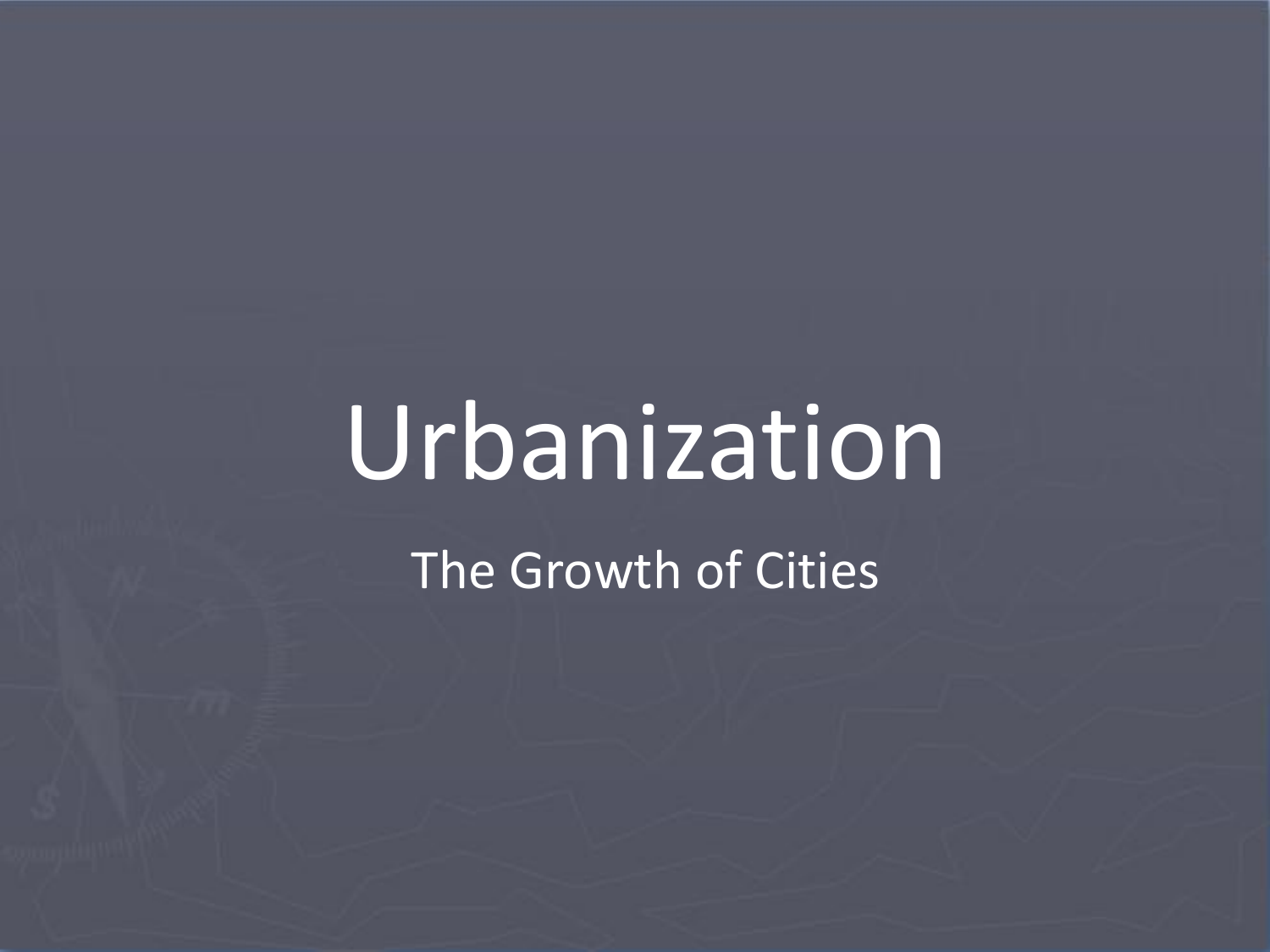#### Urbanization

- The large scale migration of people from rural to urban areas
	- Urban Areas: Heavily populated areas found in, and around, cities
	- Rural Areas: Less densely populated areas. Sometimes referred to as the hinterland or countryside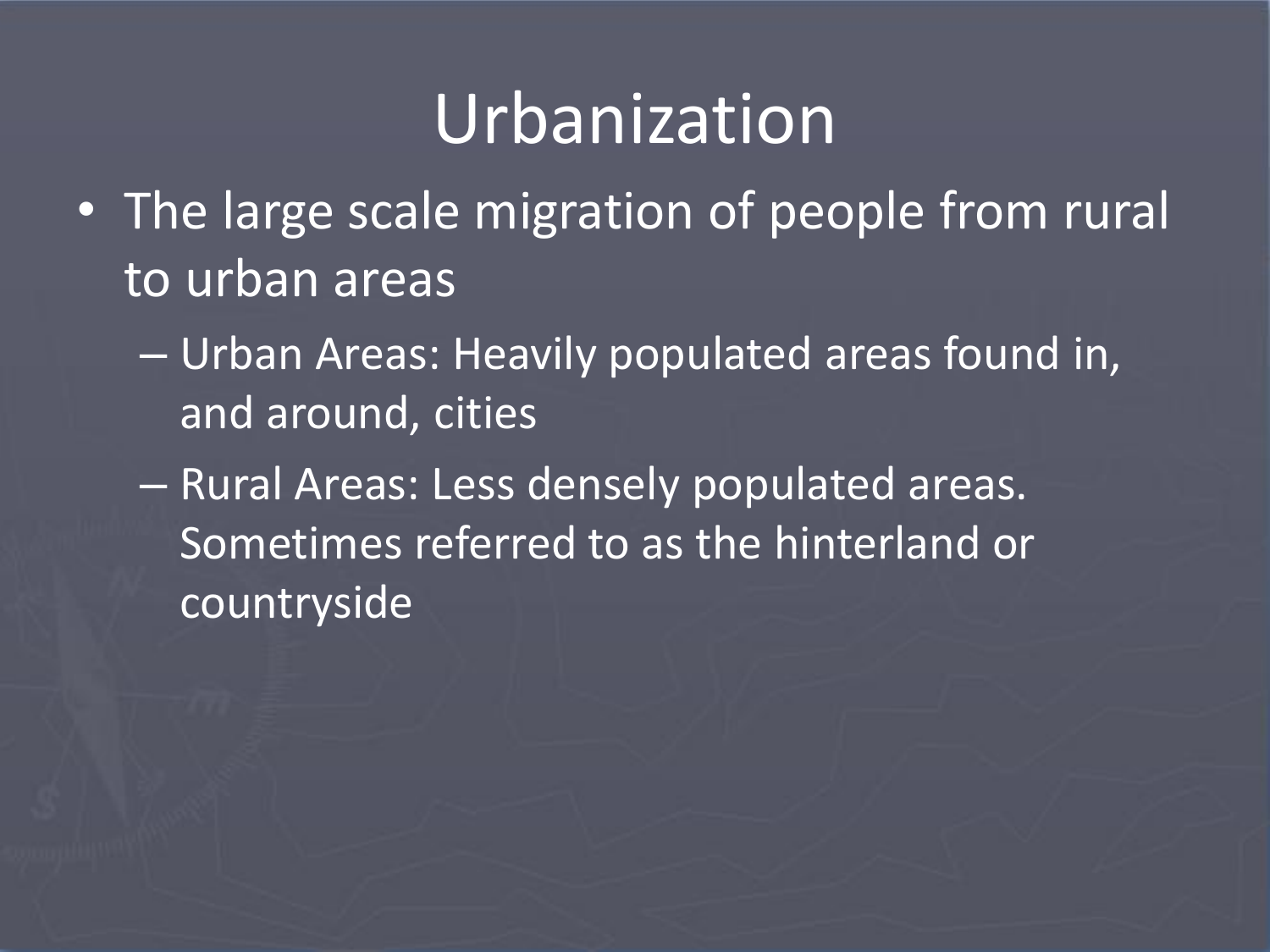# Causes of Urbanization: Push Factors

- Rural Areas have less opportunities
	- Education
	- Jobs
	- Entertainment
	- Services
- Natural Disasters
- Decline of Family Farming
- Poor Infrastructure
- Security

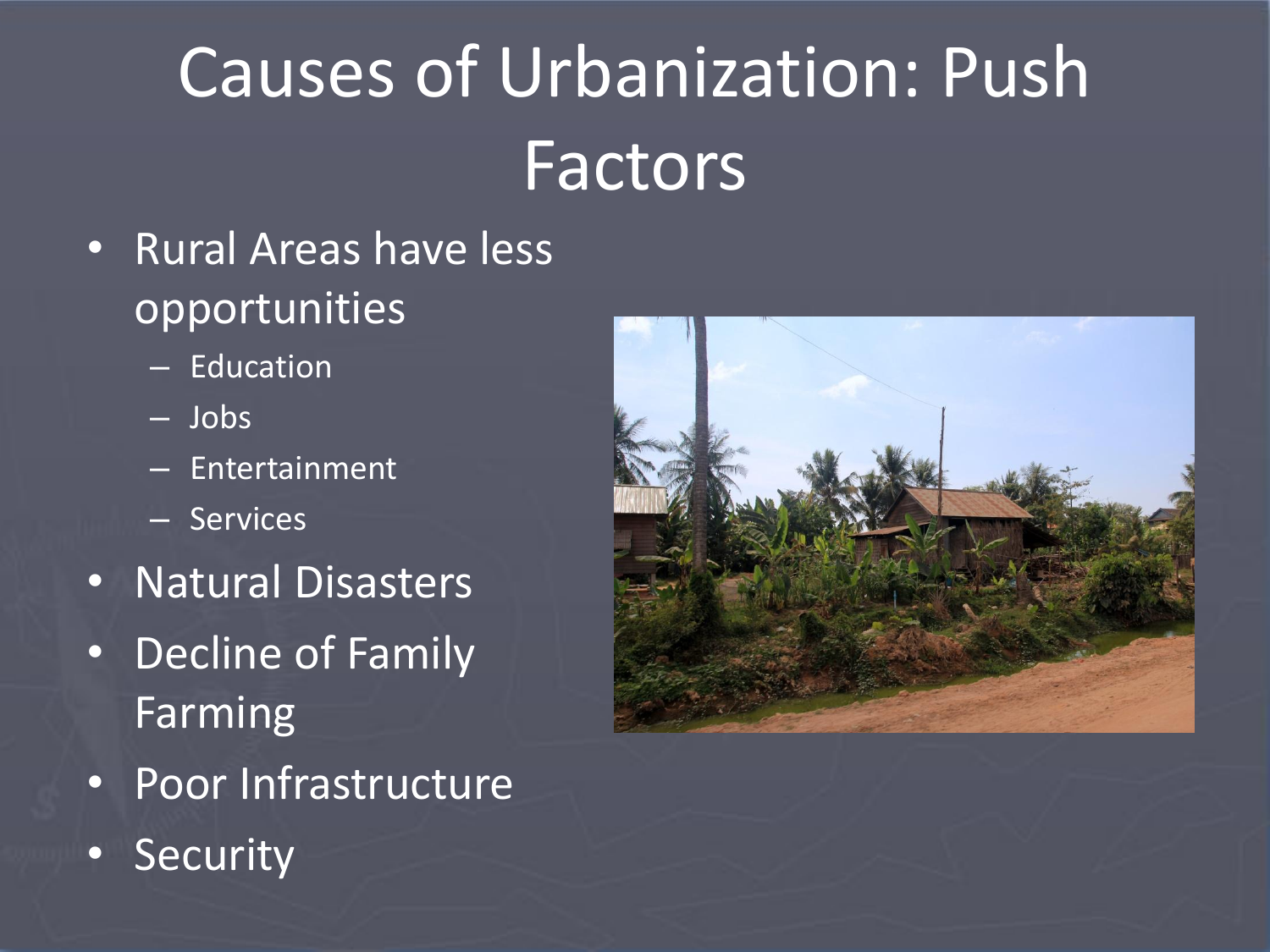## Causes of Urbanization: Pull Factors

- More Opportunities
- Higher density of services
- Entertainment destinations
- Perceived potential economic benefit
- Infrastructure
- Social Services

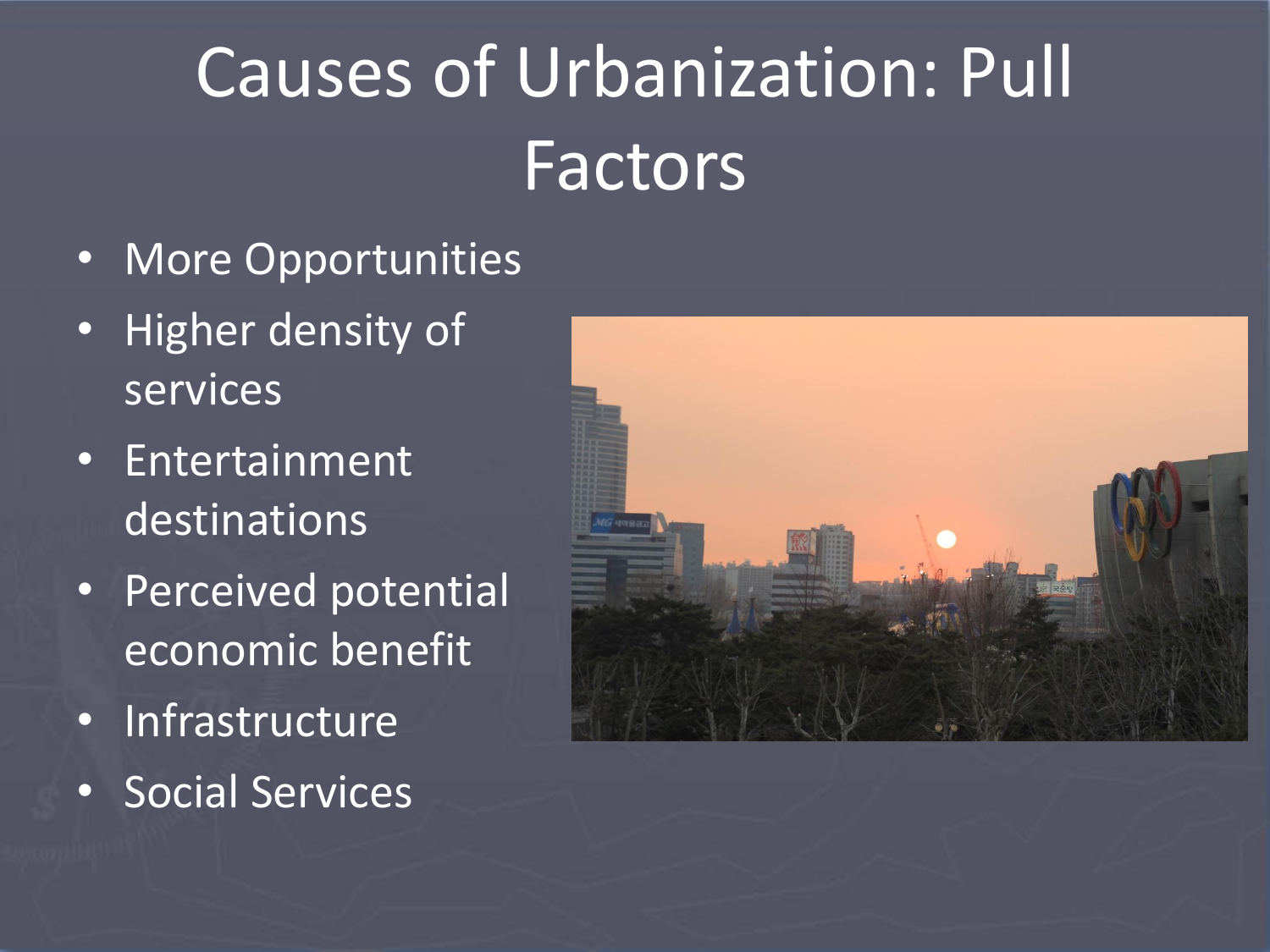## Defining The City

- Urban Area Densely populated area with more than 50,000 people
- Municipality Incorporated urban areas with established city governments that provide services
- City Limits The legal limits of a city
- Metropolitan Statistical Area An Urban area and the surrounding city that is services by the city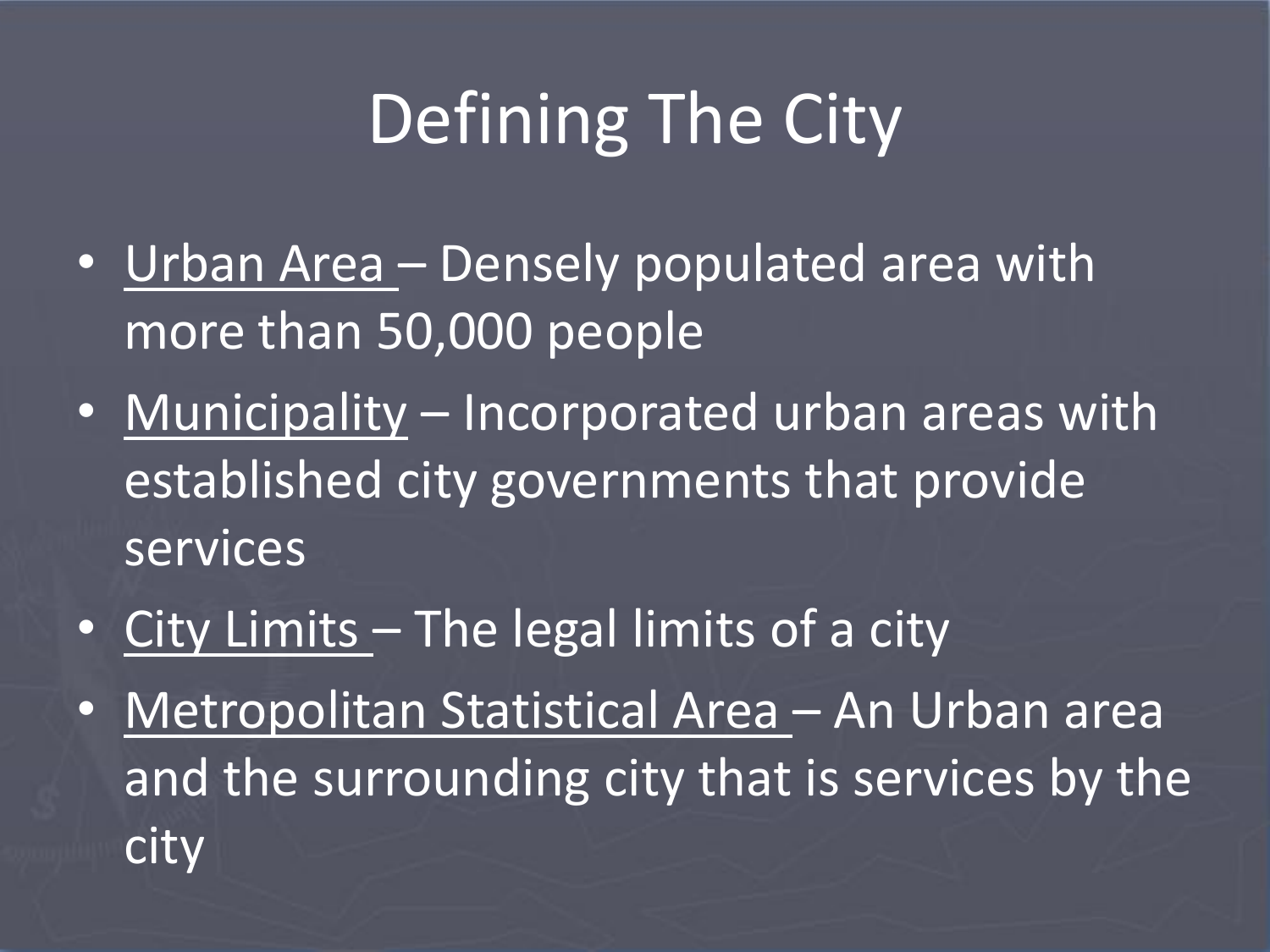### Parts of the City

- Central Business District (CBD) The main center of business and commerce in the city
- Suburbs The areas surrounding the city. Typically reserved for the middle class
- Edge Cities Suburbs that become large cities themselves
- High-Tech Corridors Industrial and technological centers that grow in regions of the city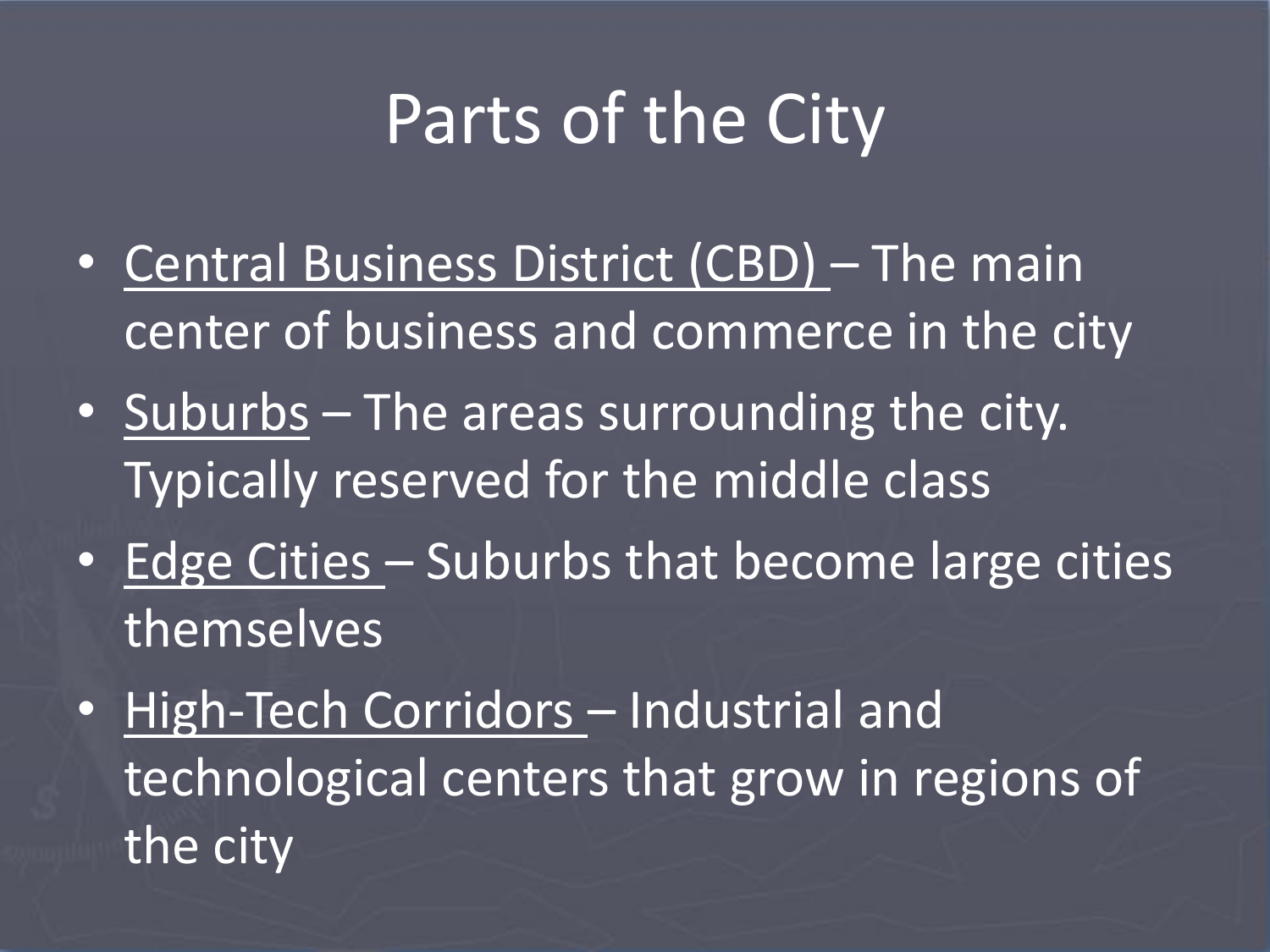#### Parts of the City

- Squatter Settlements/Slums – Very low wealth communities that grow unplanned
- Ethnic Neighborhoods/ Ghettos – Parts of the city inhabited by people of a certain ethnic group